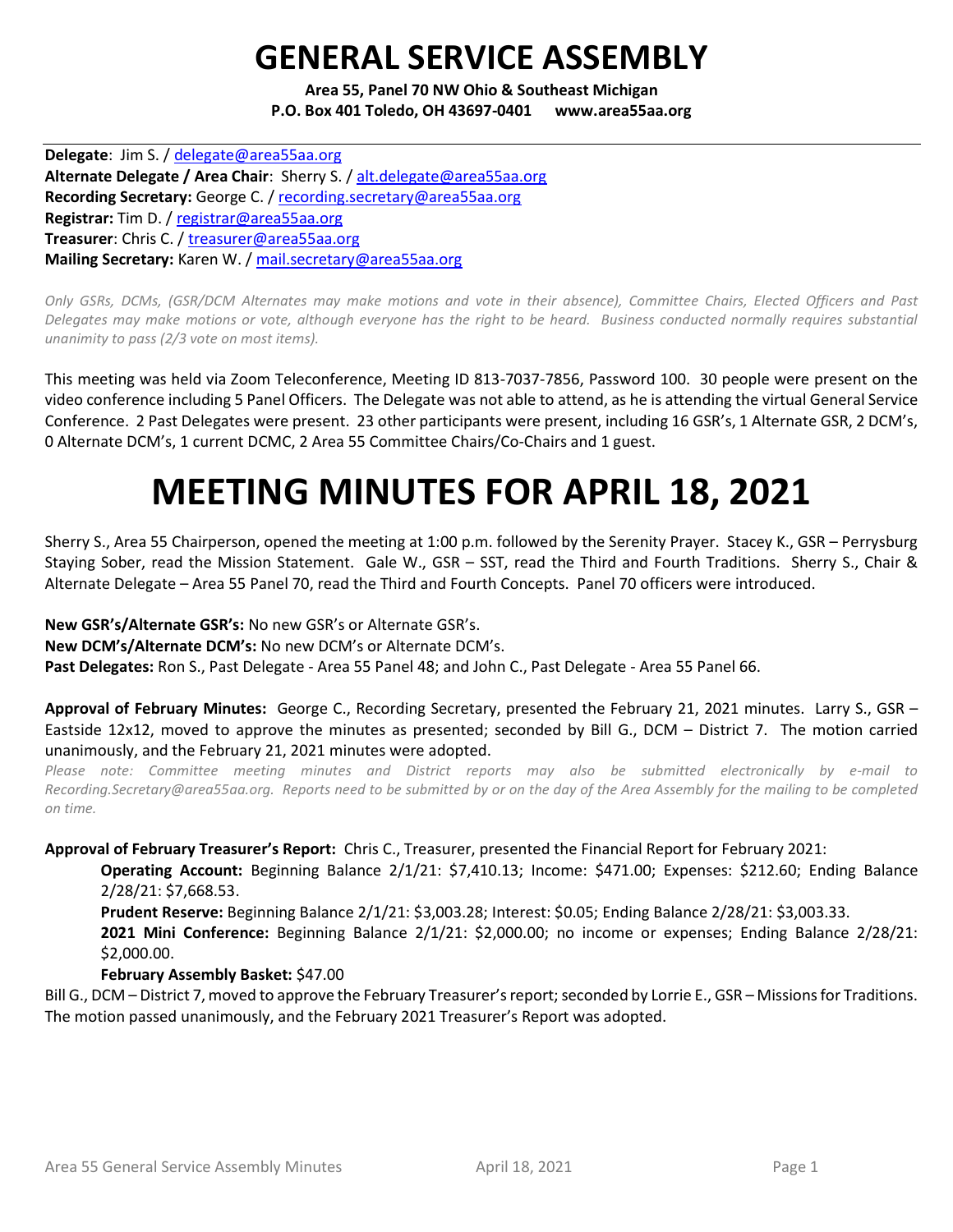Approval of March Treasurer's Report: Chris C., Treasurer, presented the Financial Report for March 2021:

Operating Account: Beginning Balance 3/1/21: \$7,668.53; Income: \$631.58; Expenses: \$209.30; Ending Balance 3/31/21: \$8,090.81.

Prudent Reserve: Beginning Balance 3/1/21: \$3,003.33; Interest: \$0.05; Ending Balance 3/31/21: \$3,003.38.

2021 Mini Conference (Final): Beginning Balance 3/1/21: \$2,000.00; Income: \$195.00; Expenses: \$61.89; Ending Balance 3/31/21: \$2,133.11.

Mary Beth D., Committee Chair – CPC/PI, moved to approve the March Treasurer's report; seconded by Karen W., Panel 70 Officer – Mailing Secretary. The motion passed with 24 voting yes, 0 voting no, and 1 abstention. The March 2021 Treasurer's Report was adopted.

Mini Conference Account above Reserve: Ron S., Past Delegate – Area 55 Panel 70, moved to transfer the \$133.11 excess monies above the \$2,000.00 Prudent Reserve in the Mini Conference account to the Area 55 General Account; seconded by Joan S., GSR – Maumee Thursday Night 12x12. The motion carried unanimously, and the \$133.11 will be transferred from the Mini Conference account to the Area 55 General account.

## COMMITTEE/LIAISON REPORTS

Archives: / Billy S. / archives.chair@area55aa.org

#### No report was given.

The Archives Committee meets the 4th Monday of each month, 6:30 p.m., Tim Horton's – 2621 Navarre Ave; Oregon, OH; although may be suspended during the Coronavirus pandemic.

## Multi-District Correctional: Dawn and Geno F. / corrections.chair@area55aa.org/

Dawn F., Co-Chair, gave a brief report and submitted a written report. The Committee met in-person at Frisch's on March 17, 2021, with 4 members present. The Committee discussed the Driver Intervention Programs – there have been 18 participants in the program; however, no AA groups are showing up. The Men's CTF weekly Thursday Night Zoom meeting – no one is showing up; the Committee has reached out to CTF to discuss plans. The Women's CTF weekly Zoom meeting – there are 5- 10 women coming each week. Work release has not started back up yet. The committee meets the 3rd Wednesdays of each month. The April meeting will be April 21.

The Multi-District Correctional Committee has changed their meeting time. The Committee will now meet the  $3^{rd}$  Wednesday of each month at 6:30 p.m.; the Committee may meet at an alternate location – for more information, visit area55aa.org.

## CPC/PI: Mary Beth D. / cpc.pi@area55aa.org /

Mary Beth D., Chair, gave a brief report. The Committee met on March 17 via Zoom. The Committee has 2 new members. On March 9, the Committee met with the Intergroup Hospitals & Institutions (H&I) Committee and received a list of meetings that the H&I Committee attends. On April 7, the Committee made a presentation to the UT Psychiatry Department and mailed the department samples of A.A. literature and a price list, so that the department may purchase literature for patients in their recovery program. The Committee also provided sample literature and a price list to Rescue Crisis.

The CPC/PI Committee meets the 3rd Wednesday of each month, 5:00 p.m., at Central Office; although during the pandemic their meetings will be at 5:30 p.m. via Zoom at 831-8766-3059, Password: 530.

## Accessibilities: Matt A. / accessibilities@area55aa.org

#### No report was given.

The Accessibilities Committee meets the 2nd Monday of each month, 6:30 p.m., at Central Office; although may be suspended during the Coronavirus pandemic.

#### Grapevine: Wendy H. / grapevine.chair@area55aa.org No report was given.

The Grapevine Committee meets the 2nd Monday of each month, 6:00 p.m., Tim Horton's – 2621 Navarre Ave; Oregon, OH; although may be suspended during the Coronavirus pandemic.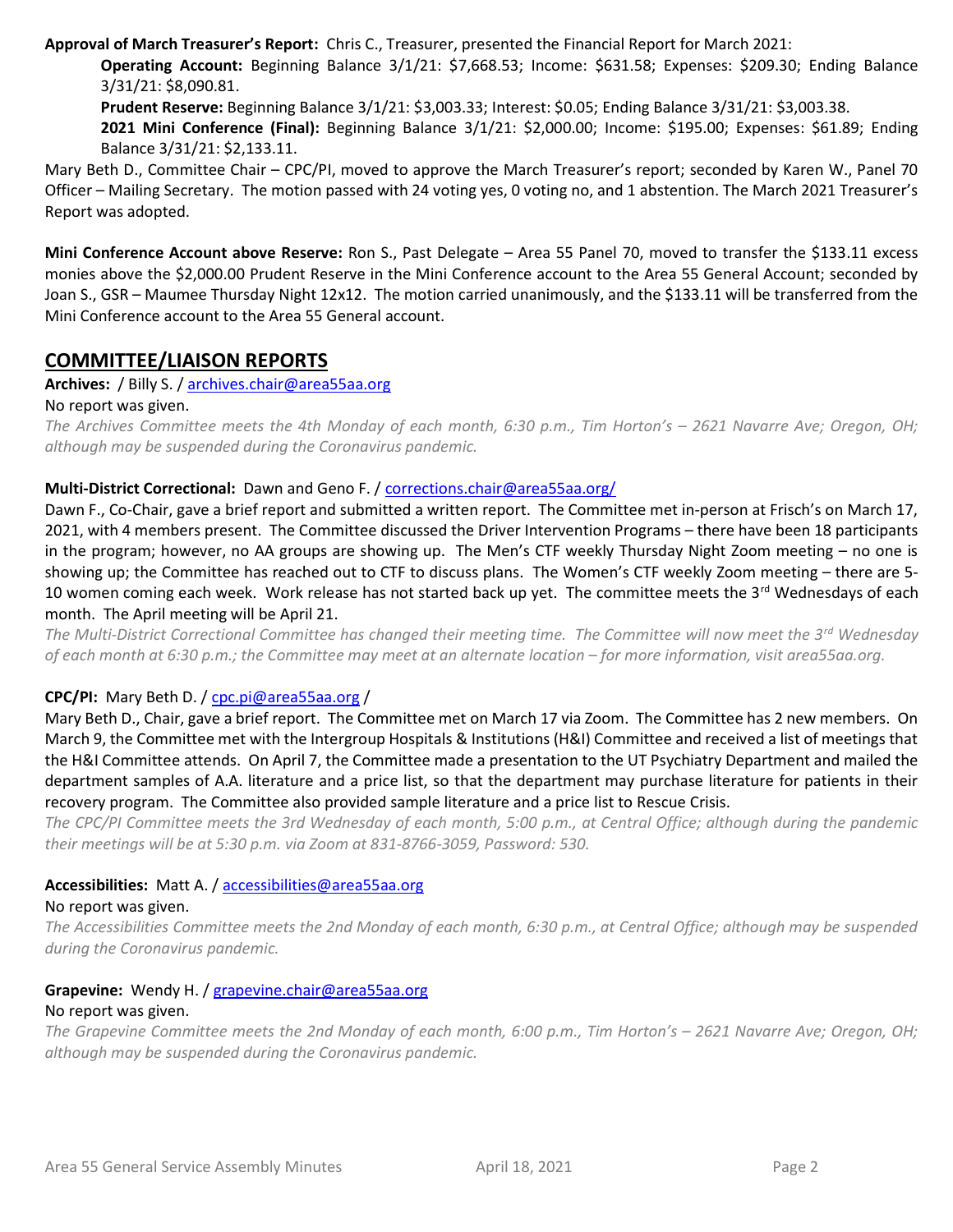#### Group Services: John C. / groupser.chair@area55aa.org /

#### No report was given.

The Group Services Committee meets the day of the General Service Assembly, at 11:30 a.m. at the Downtown Senior Center; although may be suspended during the Coronavirus pandemic.

#### Website: Vacant position / web.comm.chair@area55aa.org /

Wendy S., Area 55 Webmaster, gave a brief report. The Website Committee Chairman, Nathan K., has resigned. The Committee met on March 9 at 5:30 p.m. via Zoom with 2 members present. The Committee discussed publishing older articles from the Area 55 Newsletter to the Area 55 website. The Committee also met on April 6 via Zoom with 2 members present. The Committee did post older Area 55 Newsletter articles to the website. The Committee discussed adding current district information to each group's meeting listing on area55aa.org, which can be change after any Area 55 redistricting. The website plugins have been updated. The Area treasurer's monthly reports have also been added to the website. The Committee discussed a request from the webmaster of the Intergroup Association of Northwest Ohio & Southeast Michigan website (toledoaa.com) to share meeting information; Intergroup is changing their meeting listing publicly available to the same format as the Area 55 website. The Committee, after considering the spirit of cooperation, and recognizing that meeting listings are publicly available on area55aa.org, agreed to share the meeting information with the Intergroup Association webmaster. The next Committee meeting will be Tuesday, May 4.

April 2021 website statistics: 3,495 unique visitors; 5,515 total visits (1.57 visits per visitor). 93,656 pages visited (16.98 pages per visit).

The Website Committee has rescheduled their meetings to the first Tuesday of each month at 6:00 p.m. at Zoom meeting ID 273-332-805, password 830.

NOCYPAA Liaison: Connor G. (Northwest Ohio Committee of Young People in AA) No report was provided.

#### MONCYPAA Liaison: Logan T.

No report was provided.

Ad Hoc Area 55 Online Meetings Committee: Josh D. / joshdaviesosu@gmail.com No report was given.

## DISTRICT COMMITTEE MEMBER ("DCM") REPORTS

DCM Chair: Kimbrough P., District Committee Member Chair The District Committee No report was given. Bill S. is the new Alternate DCMC.

District 4: Bridget B., DCM – District 4

Bridget B., DCM – District 4, gave a brief report. The District will hold a meeting via Zoom on May 10 at 5:30 p.m.

#### District 7: Bill G., DCM – District 7

Bill G., DCM – District 7, gave a brief report, and submitted a written report. The District meeting was held March 11, with 4 people in attendance. The District hosted a Big Book Study via Zoom on February 27, with 58 people in attendance. The study is available online at https://www.recoverytapers.com/z-threads-of-recover-bill-h, tracks 141, 142, and 143. The District is also looking for an Alternate DCM who would take the position effective January 2022 and would be a 2-year commitment. The next District 7 meeting will be held the third Thursday in May (May 20) at 6 p.m. via Zoom.

#### District 11: Bonnie S., DCM – District 11

Bonnie S., DCM - District 11, gave a brief report. Most meetings in the district are still online via Zoom.